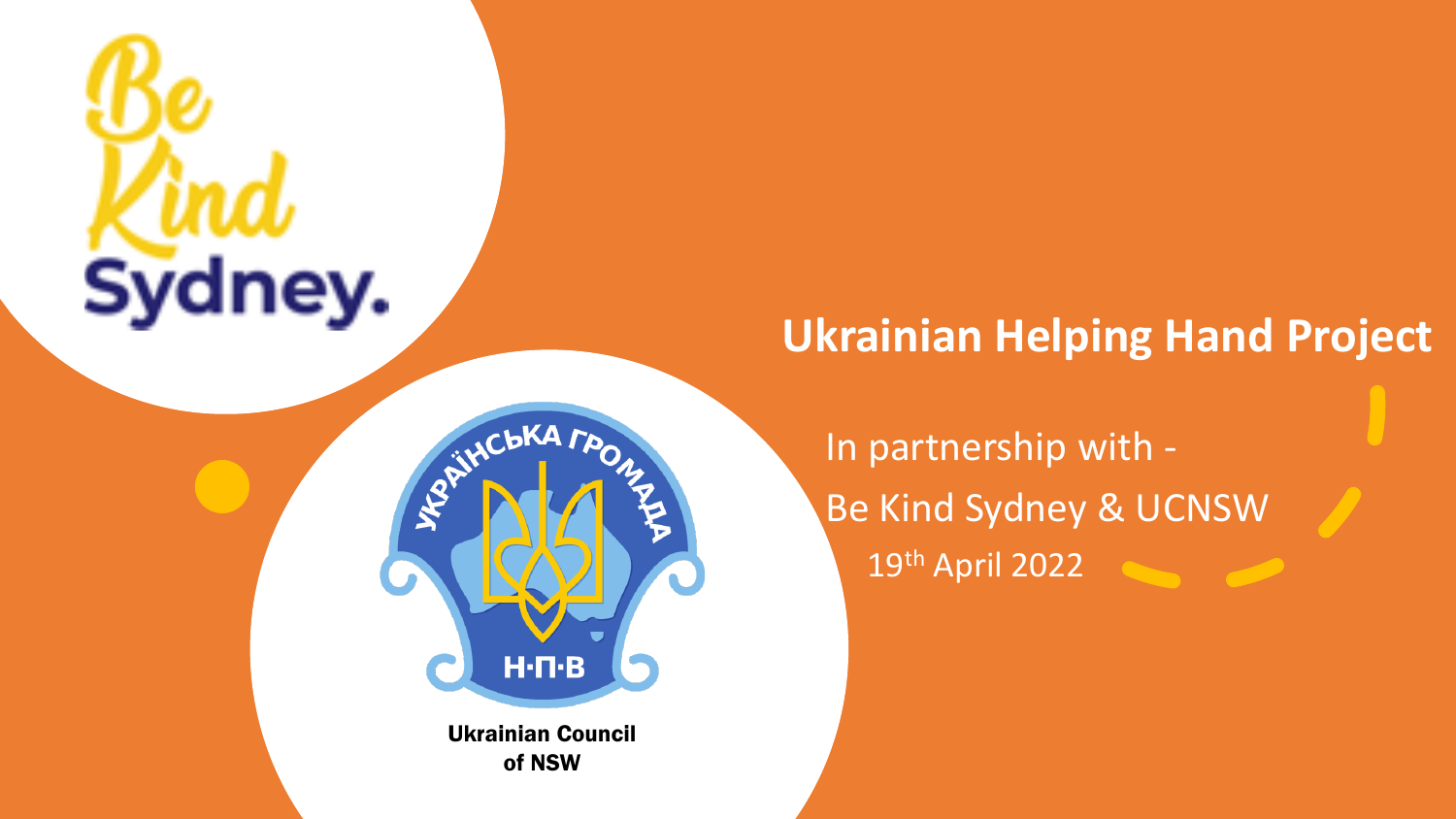## Ukrainian Helping Hand Project

**Advocate, support and integrate displaced Ukrainians into the Sydney community quickly and help them build their own capacity and resilience**

#### **Overview**

- The Ukrainian Helping Hand Project (UHHP) will work closely with current service providers in collaboration with the Ukrainian community
- It is planned that Displaced Ukrainians are met on arrival by Settlement Services International (SSI), who will work with displaced people and provide a variety of settlement services
- UHHP is involved at this stage as required, liaising with families and individuals willing to accommodate new arrivals. UHHP will be in contact with new arrivals and work out additional community assistance and support
- UHHP will also link people with community support: women's association; mothers' groups; conversational English classes; youth and children's groups within the Ukrainian community

#### **Document Contents**

- 1. Project scope, roles and services
- 2. Team roles and governance structure
- 3. Services provided by SSI and others
- 4. Services provided by the Ukrainian Helping Hand project team
- 5. Project Manager Position Description

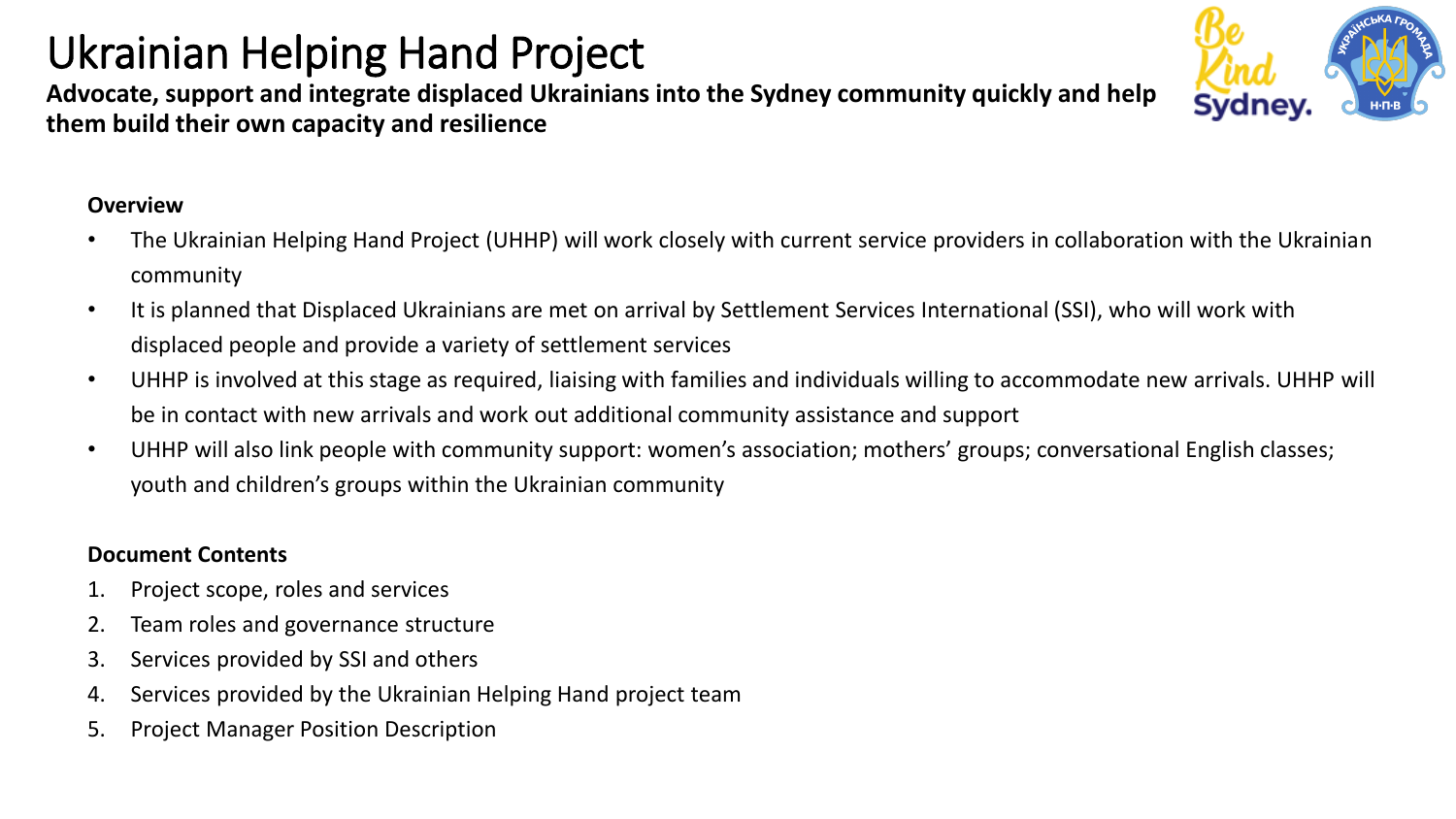## 1. Project Scope, Roles and Services



#### **Project scope is:**

- Help displaced people (DPs) with information, support, advocacy and guidance to ensure they can access services
- Coordinate with numerous Government agencies to support all aspects of settlement services

#### **Funded roles are:**

- 1 x Project Manager (Full Time) RECRUITING **NOW**
- 2 x Case Workers (may be a mix of multiple part-time roles) RECRUITMENT TBD

#### **Scope of services is:**

- Project Manager
	- Community engagement and stakeholder management (UCNSW, Be Kind Sydney, Charities, Government and SSI etc)
	- Volunteer identification and management
	- Centralised coordination and regular reporting on success measures
	- Team management
- Case Workers
	- Work with SSI personnel to help DPs settle in their new community in Sydney
	- Assist them to integrate into the society and inform them of their rights and entitlements and help avoid exploitation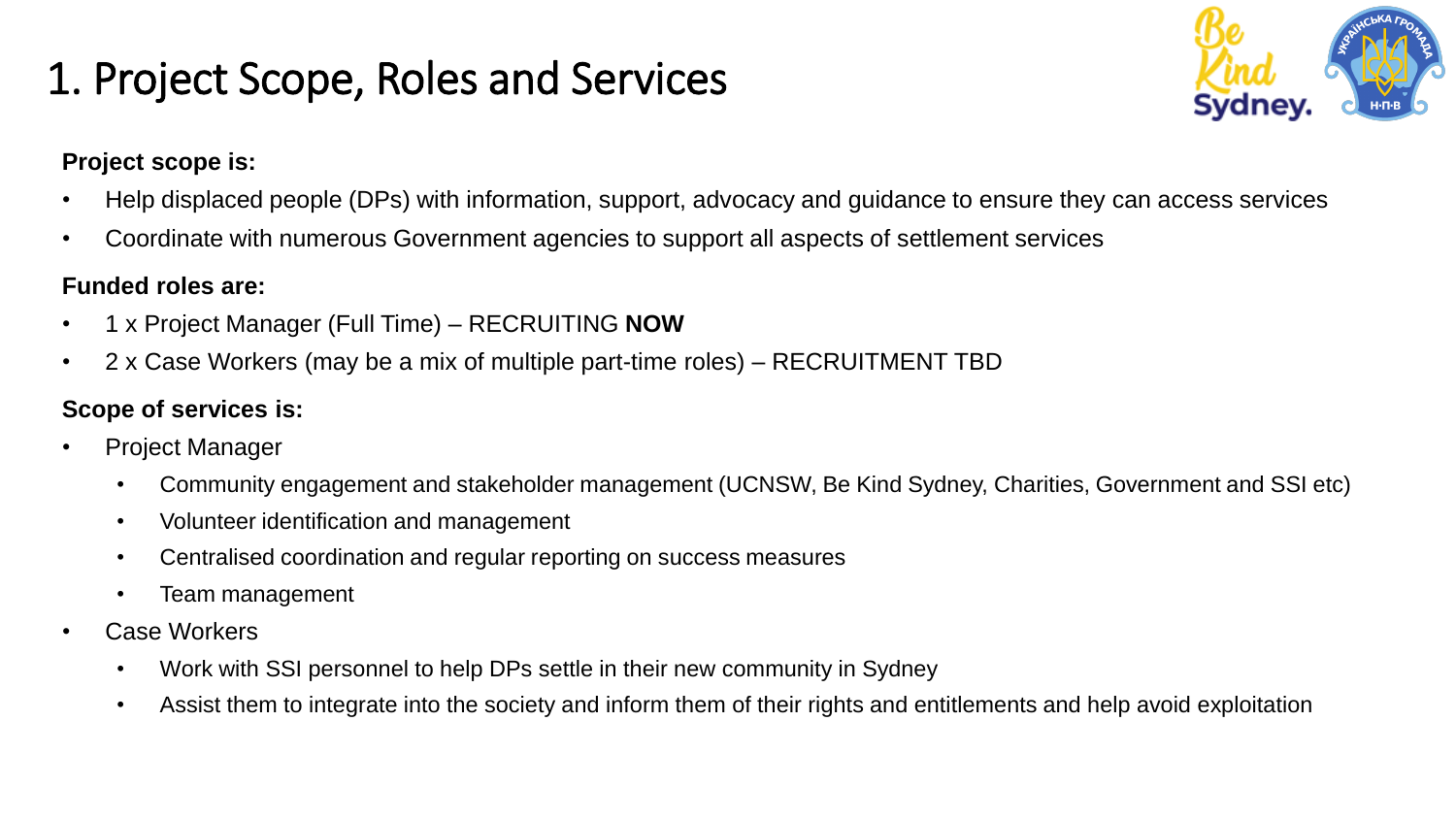## 2. Team Roles and Governance Structure



| <b>UCNSW / Be Kind Sydney Steering Committee</b><br>(Quarterly Report and Regular DP stories)<br>Be Kind Sydney, Dan Wolody, Andrew Mencinsky, Andrei Barchinski | • Ultimate decision-makers inline with agreed strategy<br>Decide project approval/pause/cancellation<br>Financial and benefit progress reporting<br>Final Issue/Risk/Conflict escalation point                                           |
|------------------------------------------------------------------------------------------------------------------------------------------------------------------|------------------------------------------------------------------------------------------------------------------------------------------------------------------------------------------------------------------------------------------|
| <b>UCNSW Steering Committee (weekly first, then monthly)</b><br><b>UCNSW Committee Members, Project Manager, nominated Subject</b><br><b>Matter Experts</b>      | Decision-making forum<br>$\bullet$<br>Resolves and mitigates issues/risks/roadblocks<br>Financial and benefit progress reporting<br>$\bullet$<br>• Communication and authorisation                                                       |
| <b>Project Manager</b>                                                                                                                                           | • Plans and manages project activity and databases<br>• Manages time, schedule, resources and budget<br>• Develops reporting packs and materials<br>• Manages, monitors and reports risks, issues, budget,<br>resources and dependencies |
| <b>Case Workers and Volunteers</b>                                                                                                                               | • Work with SSI personnel<br>• Work with Displaced People<br>• Communication with Displaced People                                                                                                                                       |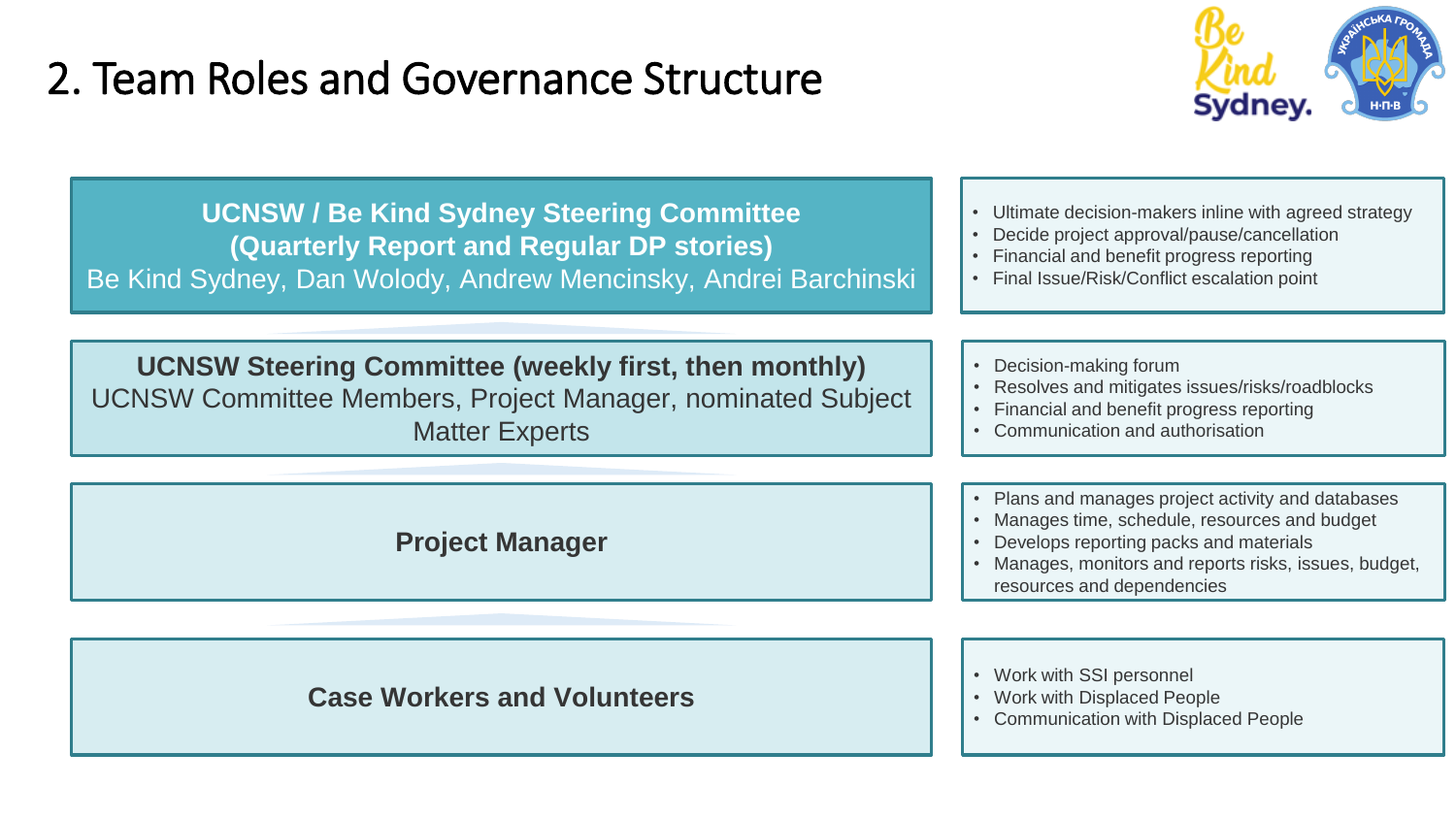## 3. Services Provided by SSI



#### **Visa Situation**

- Displaced persons will soon be obtaining S449 Humanitarian Visas and then migrating to S786 Humanitarian Visas
- Upon obtaining a Humanitarian Visa, SSI will then be the primary provider of Settlement Services

#### **SSI Services are:**

- *Case Coordination, Information and Referrals*, develop a case plan based on an initial needs assessment, and information about and referral to other service providers and mainstream agencies
- *On Arrival Reception and Assistance*, meeting eligible entrants on arrival, taking them to suitable accommodation, providing initial orientation and meeting any emergency needs for medical attention or clothing and footwear
- *Accommodation Services*, helping entrants to find appropriate and affordable accommodation and providing them with basic household goods to start establishing their own household in Australia, and
- *Short Term Torture and Trauma Counselling Services*, providing an assessment of needs, a case plan, referral for torture and trauma counselling and raising awareness among other health care providers of health issues arising from torture and trauma experiences.
- *Assisting with English Language for Migrants*
- *Assisting with finding Employment and Training* opportunities
- *Assisting with further Visa Applications* (Subclass 786)
- *Managing Data* on all the above and dissemination of clear and accurate data to clients and stakeholders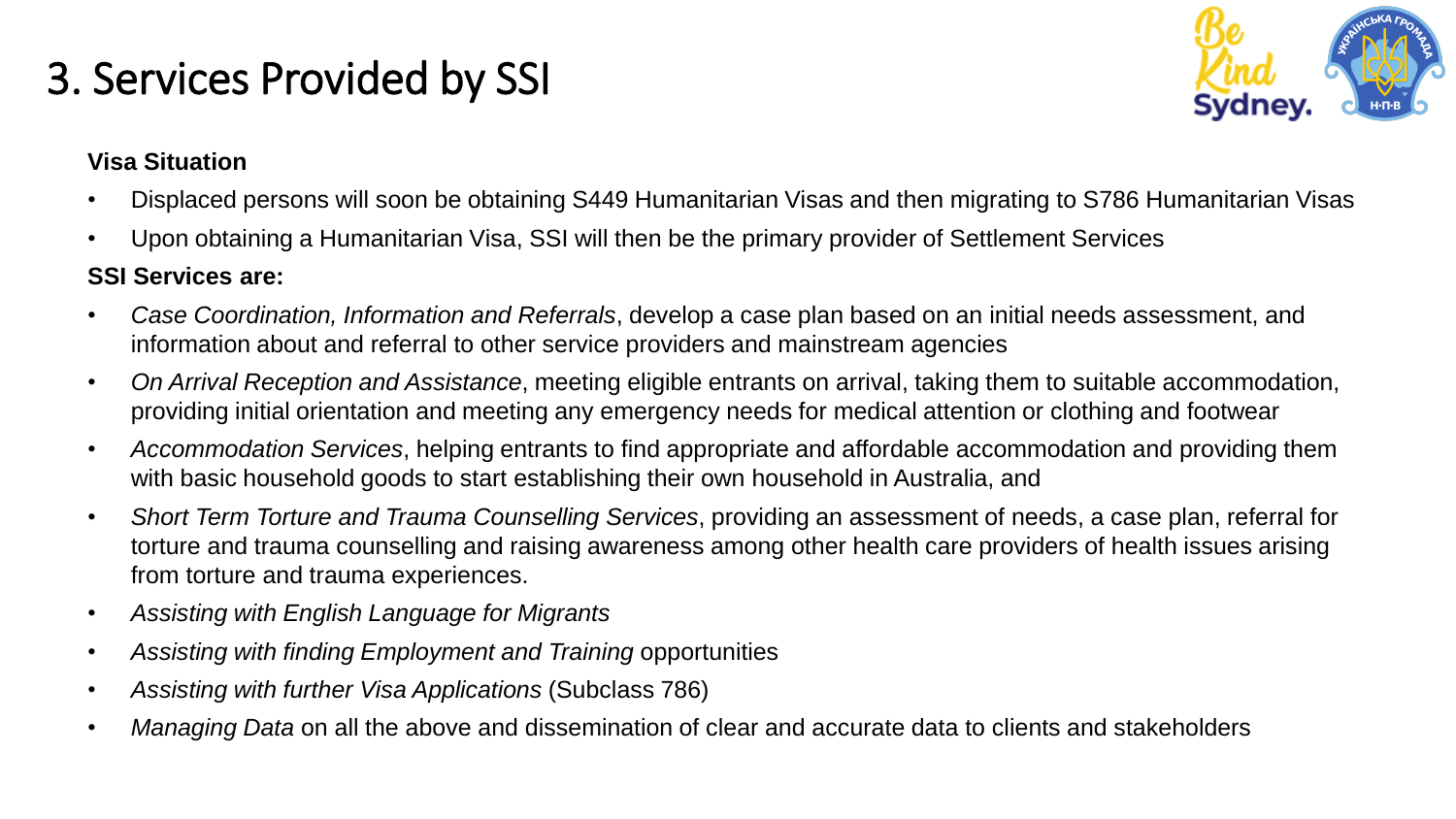## 4. Services Provided by Our Project Team



#### **Our project team will:**

- Work closely with SSI to ensure the Ukrainian community is fully engaged in supporting SSI's activities
- Minimise confusion and anxiety by providing clear and accurate information about the situation in Ukraine and the Australian Government's support for Ukraine to Displaced People and other Stakeholders
- Provide information about Visas, available health and mental health services, family and children's services, access to schooling and community support
- Rapidly build and rollout women's support programmes (as most arrivals are women with dependent children), and specific services for addressing the needs of children
- Build trust and confidence in such services by facilitating collaboration between local Ukrainian agencies, the service system and schools
- Liaise and coordinate with the numerous volunteers offering services/assistance
- Validate those offers of assistance and communicate them to displaced people and community groups
- Be an effective advocate for DPs who for reasons of trauma or language barriers are less able to interact and represent themselves effectively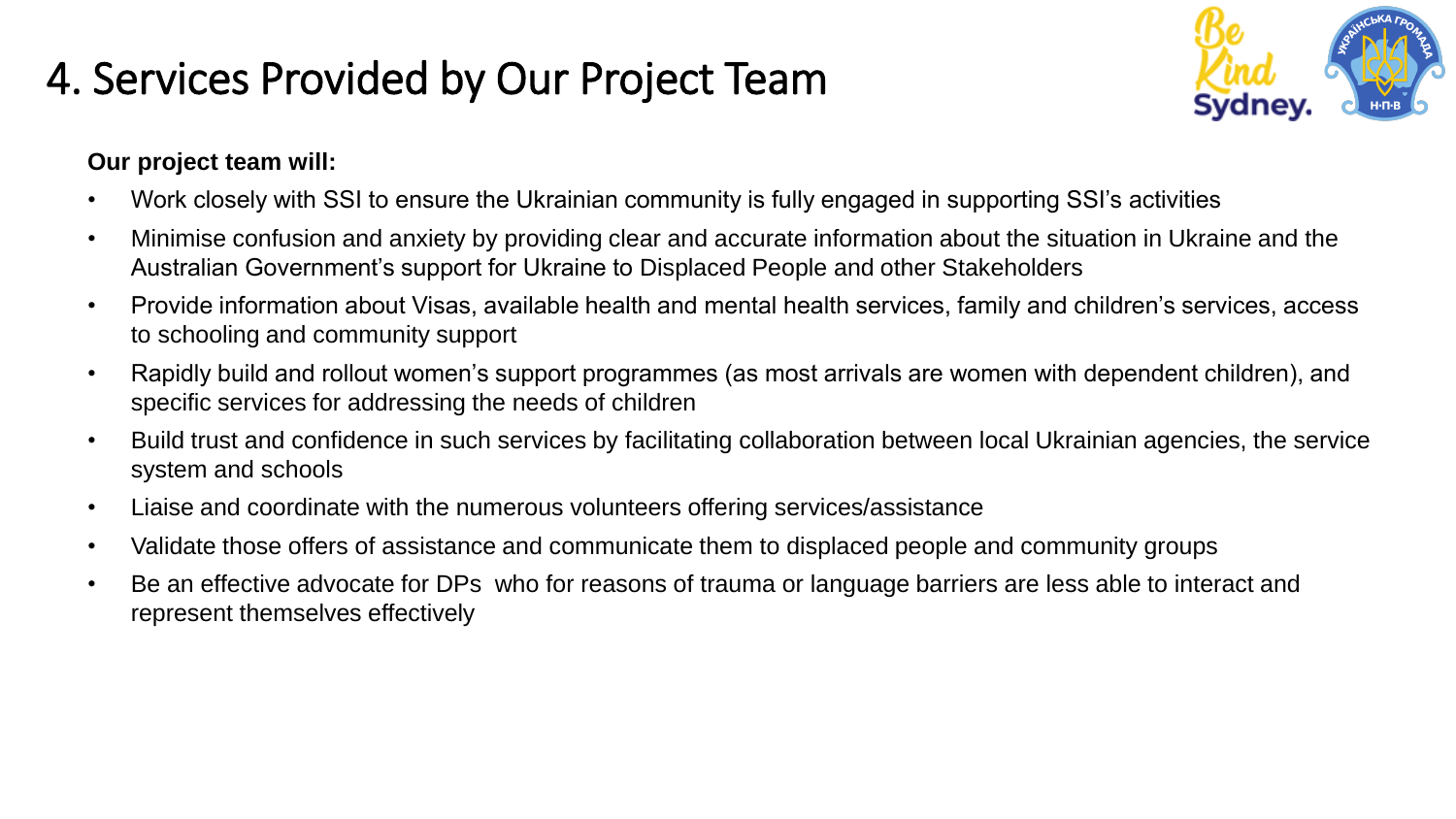## 5. Role Requirements – Project Manager



#### **Position Summary**

- The Project Manager reports to the UCNSW Executive Committee and must quickly gain the confidence of other stakeholders including the AFUO, Be Kind Sydney and other Government agencies such as SSI and STARTTS.
- This is a demanding role requiring community leadership and management capability.
- Managing expectations of multiple stakeholders at senior NSW and Federal Government levels will require problem solving skills, networking skills and an ability to develop effective partnerships.

#### **Key Responsibilities**

- Lead and motivate a small team of Case Workers and volunteers engaging with multiple government agencies
- Ensure that SSI case plans are understood and regularly reviewed
- Support staff with skills and knowledge of available agencies and the expanding network of service providers
- Liaise with funding bodies and key stakeholders with reliable and accurate data of workflow and outcomes
- Maintain data in relation to referrals and reportable activity
- Participate with SSI, Government Depts and organise working groups and briefing meetings with DPs and stakeholders
- Communication via numerous channels of key issues and information
- Review/validate/communicate/deliver voluntary offers of services to DPs and the community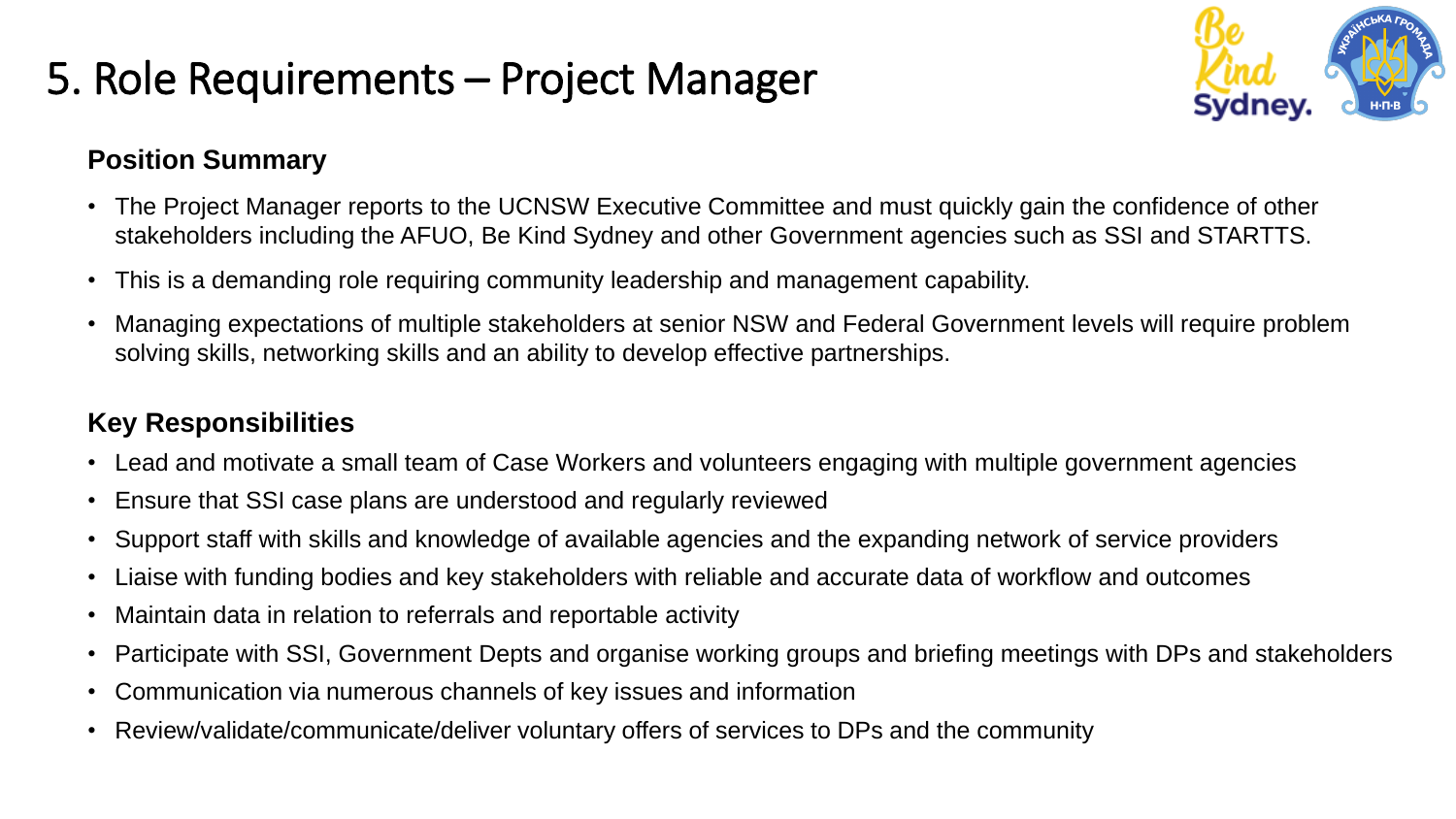## 5. Role Requirements – Project Manager (Cont.)

### **Selection Criteria**

- Bilingual English and Ukrainian language (with some understanding of Russian)
- Solid financial management
- Leadership, strategic thinking, planning and decision-making capability.
- Well-developed analytical and data management skills
- Strong technology skills (MS Office and internet skills)
- Ability to communicate confidently and clearly at all levels
- Resilient demeanour with a positive outlook
- Tertiary education or other relevant qualification
- Previous experience managing teams including volunteers
- Negotiating strategy, techniques and skills
- Prior to an offer of contract, candidates will be required to complete pre-employment checks including a Police check and Working with Children check, as required